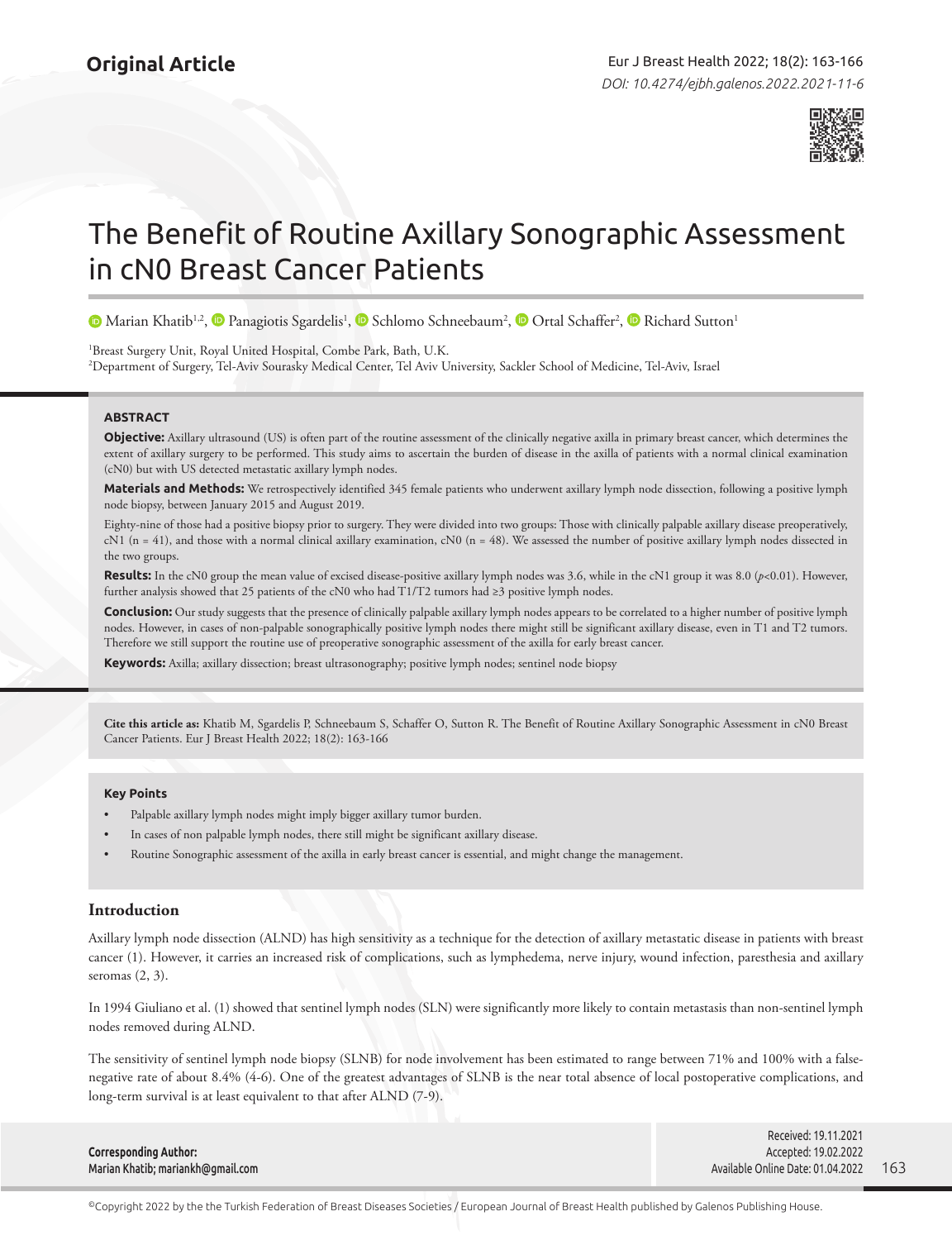#### Eur J Breast Health 2022; 18(2): 163-166

ALND was the standard of care for patients with SLN metastases until the Z0011 study was published (10). Patients with 1–2 SLN metastases who were planned for lumpectomy and whole breast postoperative radiotherapy were randomized to ALND or no further surgical treatment. Their results showed that axillary relapse after a median follow-up of 6.3 years was 1% in those who received no further axillary surgery.

Although the trial closed early and in spite of criticism of Z0011, it changed the practice of treating the axilla in many institutions worldwide, especially in North America (11).

The AMAROS trial is another study that was published in 2014 and showed that ALND and axillary radiotherapy after a positive SLN provide comparable axillary control for patients with T1-2 primary breast cancer and no palpable lymphadenopathy (12).

The current trend in the treatment of breast cancer is going towards minimizing axillary surgery, and ALND should no longer be considered routine management of the node-positive breast cancer patient (13, 14).

Staging of the axilla begins with a history and physical examination. Patients with impalpable axillary lymph nodes are defined as clinically lymph node negative (cN0).

There are differences in non-operative axillary staging in different parts of the world. European Society for Medical Oncology (ESMO) guidelines considers routine pre-operative axillary ultrasound +/ needle biopsy an integral part of the non-operative axillary staging for patients with non-palpable lymph nodes (14).

In our institution, ESMO guidelines are followed and routine axillary ultrasound (US) is performed as part of the assessment for primary breast cancer. Any suspicious lymph nodes identified on US are biopsied. The decision to proceed with an ALND is based on biopsy results; if the biopsy is positive for cancerous cells then the patient would undergo ALND as part of the primary procedure, whereas if the biopsy is negative then the patient would undergo SLNB first. This approach may mean, as suggested by some studies (15-17) that we are overtreating the axilla in cases where a positive US guided biopsy is due to micrometastasis or in the presence of 1–2 positive lymph nodes only (when the tumor size is T1 or T2), which according to Z0011 and AMAROS, ALND could be avoided without affecting nodal recurrence, disease-free survival, or overall survival (10-12, 18).

#### **Purpose**

The purpose of this study was to assess the clinical value and implications of sonographic assessment of the axilla in patients with a normal clinical axillary examination. We aimed to assess whether pre-operative US for cN0 patients, followed by a biopsy of abnormal appearing lymph nodes, leads to over treatment of the axilla.

#### **Materials and Methods**

We retrospectively identified 345 female patients who underwent ALND between January 2015 and August 2019 in our institution. The patients were identified using our institution's surgical operations database. Each patient's electronic medical records were reviewed and the following data were recorded: patient demographics; pre-operative clinical axillary examination findings; ultrasound findings; tumor size; histology and grade; and ALND pathology results.

Patients who received neo-adjuvant treatment  $(n = 213)$ , patients who underwent ALND for a positive sentinel lymph node biopsy  $(n = 40)$ and patients who underwent ALND for axillary disease recurrence (n = 3) were excluded (Figure 1). Post neoadjuvant patients were excluded, because these patients underwent ALND post neoadjuvant, based on a positive lymph node biopsy prior to treatment, when some of them had complete or partial pathological response and including them would have biased our results.

Eighty-nine patients met the inclusion criteria and had a positive lymph node biopsy prior to surgery. They were analyzed in two distinct groups: those with clinically palpable axillary disease pre-operatively  $(n = 41)$ , denoted as cN1, and those with a normal clinical axillary examination pre-operatively ( $n = 48$ ), denoted as cN0 (Figure 1).

The Mann-Whitney non-parametric U test was used to compare ALND pathology results between the two groups.

## **Results**

The patient records of the 89 patients who underwent ALND and met our inclusion criteria were reviewed. Forty-eight patients had ALND in the normal clinical axillary examination group (cN0). The mean number of excised, disease-positive axillary lymph nodes was 3.6 (range: 1–22). Further subgroup analysis showed that 23 of the cN0 patients had ≤2 positive lymph nodes and 25 patients had ≥3 positive lymph nodes. Forty-one cN0 patients had T1/T2 tumor size.

In the clinically palpable lymph node group, 41 patients had ALND. The mean number of excised, disease-positive axillary lymph nodes was 8.0 (range: 0–59). A summary of the data can be seen in Table 1.



**Figure 1.** Flow diagram of patients included and excluded from the study

*ALND: axillary lymph node dissection; SNB: sentinel lymph node biopsy*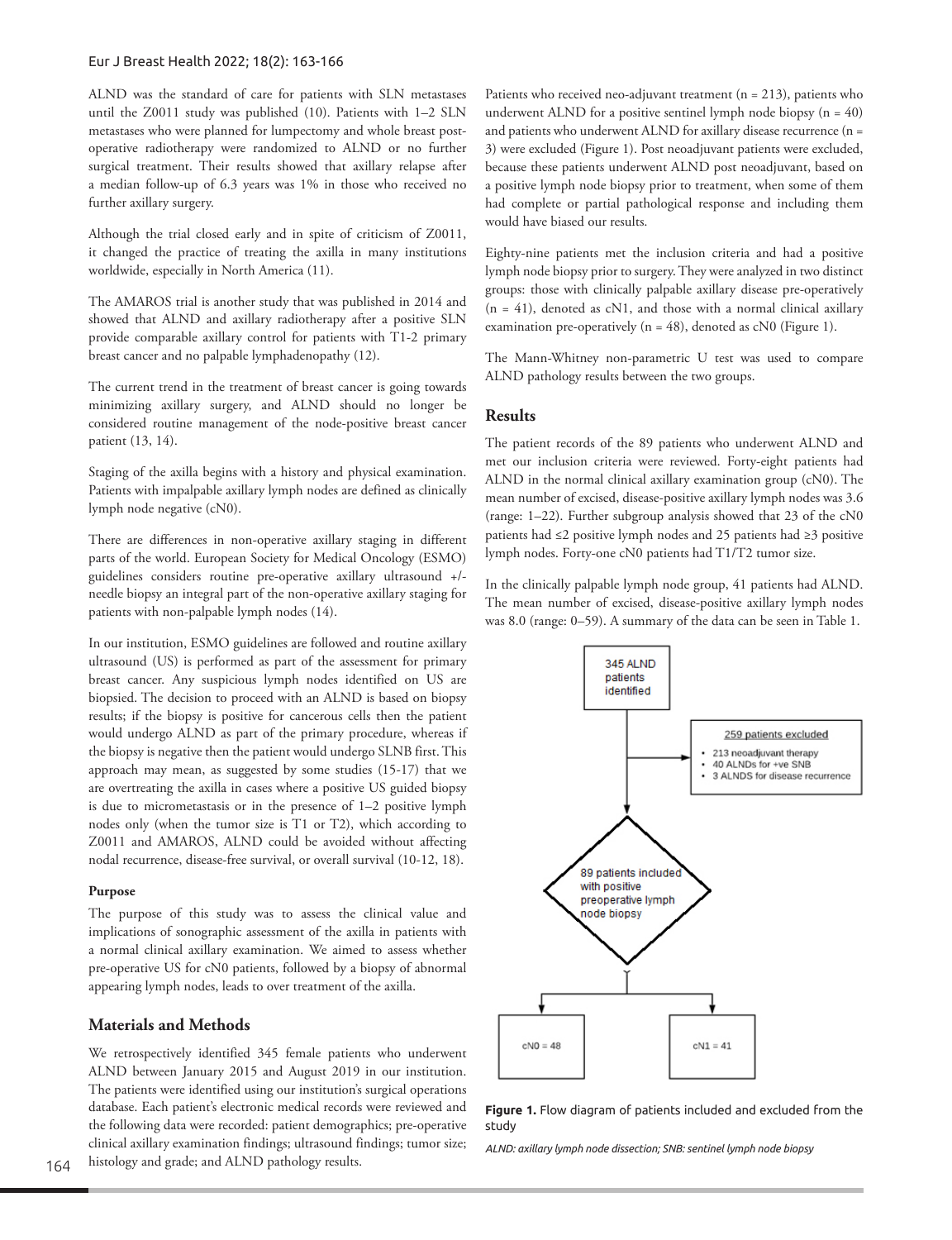Table 1. Demographic and clinico-pathologic characteristics of included patient groups

| Characteristics                                                                 | $cN0$ group (n = 48)                                  | $cN1$ group (n = 41) |  |
|---------------------------------------------------------------------------------|-------------------------------------------------------|----------------------|--|
| Mean age in years (range)                                                       | 59.8 (35-87)                                          | $64.2(41-84)$        |  |
| <b>Tumor histology</b>                                                          |                                                       |                      |  |
| Invasive ductal (IDC)                                                           | 38                                                    | 34                   |  |
| <b>Invasive lobular (ILC)</b>                                                   | $\overline{7}$                                        | 5                    |  |
| <b>Other</b>                                                                    | <b>IDC &amp; DCIS (2)</b><br><b>IDC &amp; ILC (1)</b> | IDC & DCIS (2)       |  |
| <b>Tumor grade</b>                                                              |                                                       |                      |  |
| ı                                                                               | $\overline{2}$                                        | $\mathbf 0$          |  |
| Ш                                                                               | 23                                                    | 18                   |  |
| Ш                                                                               | 23                                                    | 23                   |  |
| Mean ALND positive nodes (range)                                                | $3.6(1-22)$                                           | $8(0-59)$            |  |
| <b>Median ALND positive nodes</b>                                               | $\overline{2}$                                        | $\overline{4}$       |  |
| <b>Tumor</b>                                                                    |                                                       |                      |  |
| < 2 cm                                                                          | 10                                                    | 13                   |  |
| $2-5$ cm                                                                        | 31                                                    | 19                   |  |
| $>5$ cm                                                                         | $\overline{7}$                                        | 9                    |  |
| ALND: Axillary lymph node dissection; DCIS: ductal carcinoma in situ; n: number |                                                       |                      |  |

The Mann–Whitney test used for our statistical analysis resulted in a *p*-value of 0.008.

## **Discussion and Conclusion**

Axillary lymph nodes status is important in the initial staging of breast cancer as a prognostic factor for overall survival and subsequent management (19, 20). However, there is no consensus regarding the extent of dissection necessary for adequate staging (21). We are living in an era of a paradigm shift from ALND being used as a therapeutic procedure to it being considered a staging procedure only. Updated Ontario Health (Cancer Care Ontario) and American Society of Clinical Oncology (ASCO) guideline algorithm for the management of the axilla in patients with early-stage (clinical stage T1, T2, N0 and N1 breast cancer) recommends SLNB for all patients, including patients with no palpable axillary nodes on physical examination who might have had an US that was equivocal, abnormal, or even biopsy-proven positive (22). However, updated ESMO Guidelines still recommend routine axillary sonographic assessment for all breast cancer patients (23); thus there is still no consensus on this matter.

Our data analysis suggests that the presence of clinically palpable lymph nodes appears to be correlated to a higher number of disease positive lymph nodes retrieved from axillary dissection (mean ALND positive of 8 in cN1 vs. 3.6 in cN0).

However, the number of positive lymph nodes in the cN0 group ranged between 1 and 22. While only 23 patients (48.9%) had two or less positive lymph nodes, the rest 51% (25 patients) had three or more.

This suggests that a significant axillary disease load may be present, even if the axilla is clinically normal on examination. Omitting axillary

US might lead to missed axillary disease left untreated, and its effect on recurrence and survival is unknown.

In conclusion, the presence of clinically palpable lymph nodes in our group of patients was correlated to the axillary tumor load. Nearly half of the patients in our cN0 cohort had two or less metastatic lymph nodes. This might imply that in a certain group of patients with cN0 and a positive, pre-operative, US guided biopsy ALND could be spared, which matches the sixteenth St. Gallen International Consensus Guidelines (24). However, until a large prospective study is done to better define this subgroup of patients, we still support the routine use of pre-operative sonographic assessment of the axilla. Given the relative simplicity of US, lack of radiation, low cost and a relatively accurate means of staging, this seems reasonable, given the lack of definitive evidence either way.

**Ethics Committee Approval:** The project titled "Breast Cancer Assessment Protocol: Is routine sonographic evaluation of clinically normal axillae necessary?" was registered with our institutional review board at the Royal United Hospital, Bath, U.K. in July 2020 and was given the following ID number: 3434. As per our institutional policy, no ethics approval was required for this type of retrospective review.

**Informed Consent:** Retrospective study.

Peer-review: Externally peer-reviewed.

#### **Authorship Contributions**

Concept: R.S.; Design: M.K.; Supervision: M.K., S.S., R.S.; Data Collection and/or Processing: M.K., P.S.; Analysis and/or Interpretation: M.K., P.S., S.S., R.S.; Literature Search: M.K.; Writing: M.K., P.S., O.S.; Critical Review: M.K., S.S., R.S.